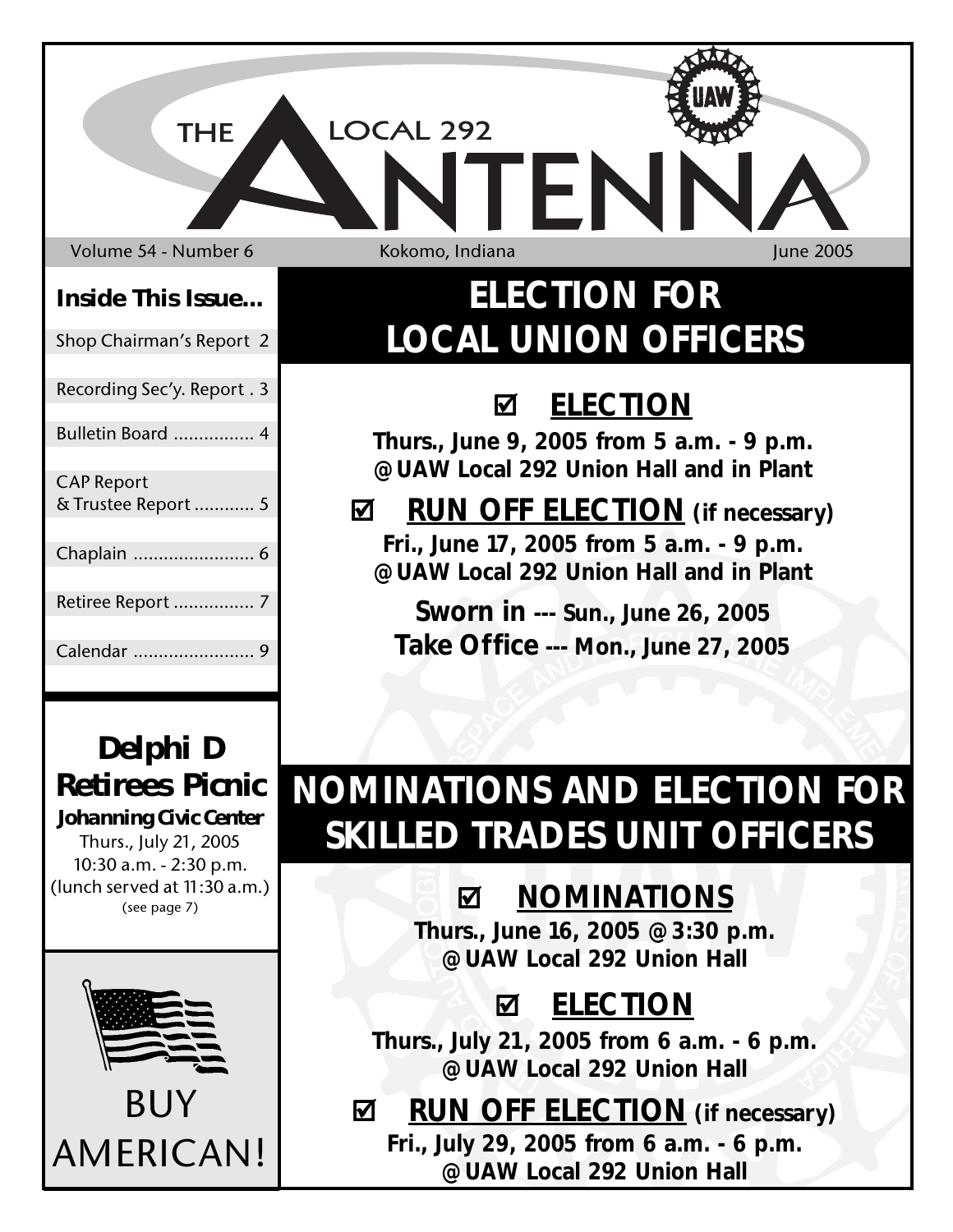# **Shop Chairman's Report**



*Rich Mince, Shop Chairman*

The active membership has already learned of my appointment to the International via the "Notice to the Membership" letter that was handed out in the plant this past week. However, the retiree members may not know and I would like to take this opportunity to make sure that all members are informed.

This will be my last month in office, so I would like to first wish everyone well in the upcoming elections in June and express my appreciation to the membership for all their past support.

In the early 1980's I began running for elected office and this membership has supported me in 20 elections for every office from alternate committeeperson, delegate to the convention, trustee, committeeperson and shop chairman. I would like to thank the membership for that support and I hope to have the opportunity to have some input from the International level for the future of this site.

During the transition period, George Anthony, who has served as co-chairman of the shop committee, will do an excellent job in my place.

Thank you for the wonderful friendships and memories.

| <b>RX Safety Glass Service</b>                       |                             |                                    |  |  |  |  |  |  |  |
|------------------------------------------------------|-----------------------------|------------------------------------|--|--|--|--|--|--|--|
| Plant 8 Optical Store (across from Jobs Bank Office) |                             |                                    |  |  |  |  |  |  |  |
| Monday                                               | Closed                      |                                    |  |  |  |  |  |  |  |
|                                                      | Tue. & Wed. 8 a.m. - 5 p.m. | Closed for lunch 11 a.m. - 12 p.m. |  |  |  |  |  |  |  |
| <b>Thursday</b>                                      | 6 a.m. - 2 p.m.             | No lunch                           |  |  |  |  |  |  |  |
| Friday<br>6 a.m. - 12 p.m. No lunch                  |                             |                                    |  |  |  |  |  |  |  |
| Phone & Fax number 868-0570                          |                             |                                    |  |  |  |  |  |  |  |

| Grievances submitted by Zone Committeemen - Broken down by Step - May 1, 2005 |               |          |                |          |          |          |  |  |  |  |  |
|-------------------------------------------------------------------------------|---------------|----------|----------------|----------|----------|----------|--|--|--|--|--|
| Committeeman                                                                  | Zone $#$      | 1st Step | $1^{1/2}$ Step | 2nd Step | 3rd Step | 4th Step |  |  |  |  |  |
| George Anthony                                                                | Zone $#1$     | 0        | 35             | 130      |          | O        |  |  |  |  |  |
| Dennis Marcum                                                                 | $7$ one # $2$ | 0        | 12             | 43       |          | 0        |  |  |  |  |  |
| Jay Brown                                                                     | Zone $#3$     | 0        | 20             | 30       |          | 0        |  |  |  |  |  |
| lim lustice                                                                   | Zone $#4$     | 0        | 8              | 35       |          |          |  |  |  |  |  |
| <b>Total Grievances at Each Step</b><br>238<br>75<br>10                       |               |          |                |          |          |          |  |  |  |  |  |

**PUBLICATION POLICY— The deadline for submitting articles for The Antenna is the 5th of the month.**

The Antenna shall be the voice of UAW members. No articles will be accepted which tend to ridicule or hold up to contempt any local union officer or member or policy of UAW Local 292. All articles must be signed. All articles must be approved by the Executive Board of Local 292 prior to publication. Opinions expressed here in are the opinions of the writers and not necessarily the opinions of the Editor of UAW Local 292.

**"Were it not for the labor press, the labor movement would not be what it is today, and any man who tries to injure a labor paper is a traitor to the cause." — Samuel Gompers**



**1201 W. Alto Rd., P.O. Box B, Kokomo, IN 46904 Ph. (765) 453-4600 or (800) 347-4254 Office Hours 7:30 a.m.—4:30 p.m.**

### **EXECUTIVE BOARD OFFICERS**

| FINANCIAL SECRETARY/TREASURER  Stephen Newton         |  |
|-------------------------------------------------------|--|
| TRUSTEES  Kenny Fisher, Jim Shelton & Chris McTaggart |  |
|                                                       |  |
|                                                       |  |
|                                                       |  |
|                                                       |  |

### **SKILLED TRADE UNIT OFFICERS**

## **UNIT CHAIRPERSONS**

DELPHI-DELCO ELECTRONICS ..................................... Rich Mince AMERICAN FOOD & VENDING ............................... Joni Ramseyer

### **SHOP COMMITTEE**

## **BENEFITS REPRESENTATIVES**

Phil Caraco, Billy Cantu, Anna Ward, Nick Kodrea & Georgia Zeigler Alternate-Mark McAlpin

**APPRENTICESHIP COMMITTEE** Danny Nelson & Gary Shaw

**JOINT ACTIVITIES REPRESENTATIVE** Lewis Hall

**JOINT TRAINING REPRESENTATIVES** Lana Puterbaugh & Francis Van Camp

**A.D.A.P.T.**

Mike Whiteman

**ELECTION COMMITTEE REPRESENTATIVES**

Sharon Gillem, Chairperson Ronda Bilbee Vice Chairperson Shirley Rinehart, Secretary

## **SERVICE REPRESENTATIVES**

**EDITOR** Dianna Jones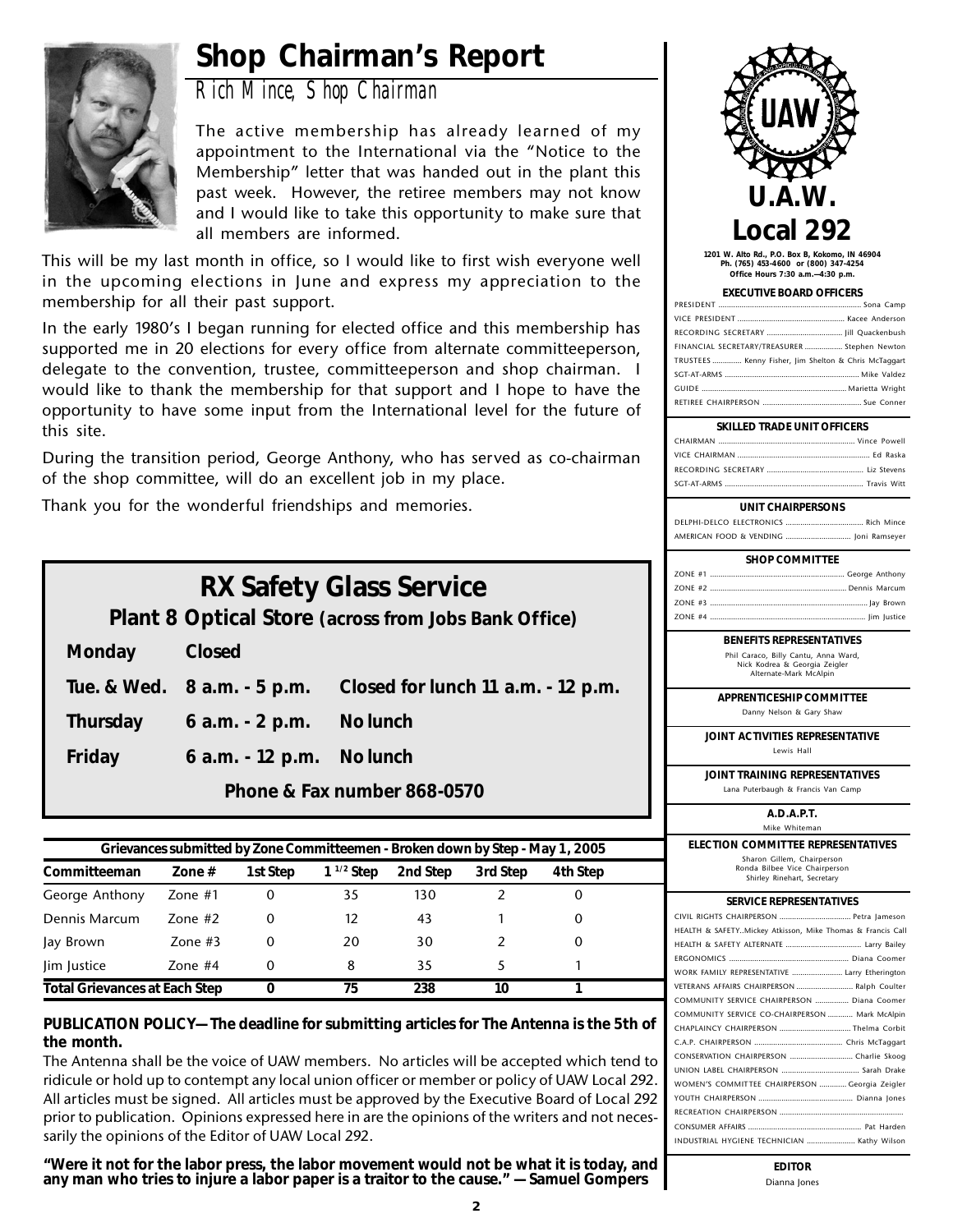# **Recording Secretary's Report**



*Submitted by Jill Quackenbush, Recording Secretary*

On Tuesday May 10 the UAW International Executive Board was in Indianapolis, Indiana for a Town Hall informational meeting. Region 3 Director Terry Thurman and staff along with UAW Local 933 Allison/Rolls Royce hosted the memorable event**.**

Retired and active UAW leadership representing local unions throughout Indiana and Kentucky were in attendance to welcome and gather information for their respective locals.

The informal meeting was educational as well as informative: A question and answer session reflected on concerns about healthcare benefits, flow back rights, organizing, pensions and pension increases, prescription drugs, state employees and the future of Delphi Kokomo.

First and foremost this is the first time the entire International Executive Board has been in Region 3 at one meeting at the same time. The International Vice Presidents represent and service the many different factions of the membership i.e.; Ford/Visteon, Chrysler, GM/Delphi, TOP, State Workers, Independent Parts and Suppliers, Aerospace, Agricultural and Implement Workers of America.

Questions were answered by the respective Vice Presidents presiding over the defined departments of this great union.

President Ron Gettlefinger acknowledged there is a freeze on opening negotiations over healthcare at this time although he added the International Union will do what is in the best interests of the UAW membership.

Healthcare costs are skyrocketing and several members in attendance stated they would rather have co-pays as opposed to no insurance as they have been on the other side of the fence or have family and friends who are without insurance. We also realize there are union members from smaller plants who don't have these same benefits available to them.

Organizing - Region 3 is leading the way in organizing, bringing in new members. Organizing is critical to our future. It is difficult, demanding hard work with our antiunion laws working against us, but it is also one of the most rewarding for the organizer and more importantly for

the employee at will to finally have a voice with collective bargaining rights.

Prescription drugs and cost - Generic versus name brand. Much discussion particularly centered on the costs of healthcare and treatment there of. Also, the high cost of treatment for terminally ill patients.

Pensions and pension increases - There have been adjustments made in national agreements, life expectancy has increased throughout the years therefore for members who retired 20 - 25 years ago pension amounts are much less than recent retirees.

The UAW is one of very few unions who negotiate for their retirees.

State employees of Local 9212 were asked to stand and be recognized. As far as we are concerned they are still our members and we will stand with them and help them in their struggle to be recognized.

The future of Delphi - As stated by the entire International Union representing Ford/Visteon, Daimler/Chrysler, GM/ Delphi, etc. the next national agreement will be the most difficult negotiated. They will do everything possible to ensure a fair and equitable agreement for all.

National, state and local politics along with unfair trade legislation has enabled the erosion of workers rights and jobs, an economic disaster and the disintegration of a standard of living for all Americans and their families.

It all falls back to each and everyone of us to hold legislatures accountable to their actions. We all lose by the stroke of a legislative pen. Legislation supersedes our contracts. Write, phone, e-mail your government representatives and hold them accountable for unfair trade legislation.

We have great leadership who work tirelessly on our behalf. I applaud them for all they have accomplished from one contract to the next. There is no crystal ball or magic, they are only as powerful as those who stand with them and behind them in our fight for survival.

## **Cingular Wirelesss Discounts**

## **(Union-member-only discounts and benefits for new and current Cingular wireless customers)**

By working with Cingular - the second largest wireless company in the U.S. and a unionized company - Union Plus Cingular Wireless Discounts help union members save, dial and talk any time and anywhere.

**New and existing Cingular customers**: Call **1-800-356-9752** and ask for the Union Plus rate to get details about exclusive Cingular wireless deals in your area. Your monthly access changes will be 5% off of the selected regional and national plans. Available wherever Cingular wireless service is offered.

*Rules and restrictions:* Discount is not available through Cingular stores or dealer. Union members must call 1- 800-356-9752 to join the program or change service.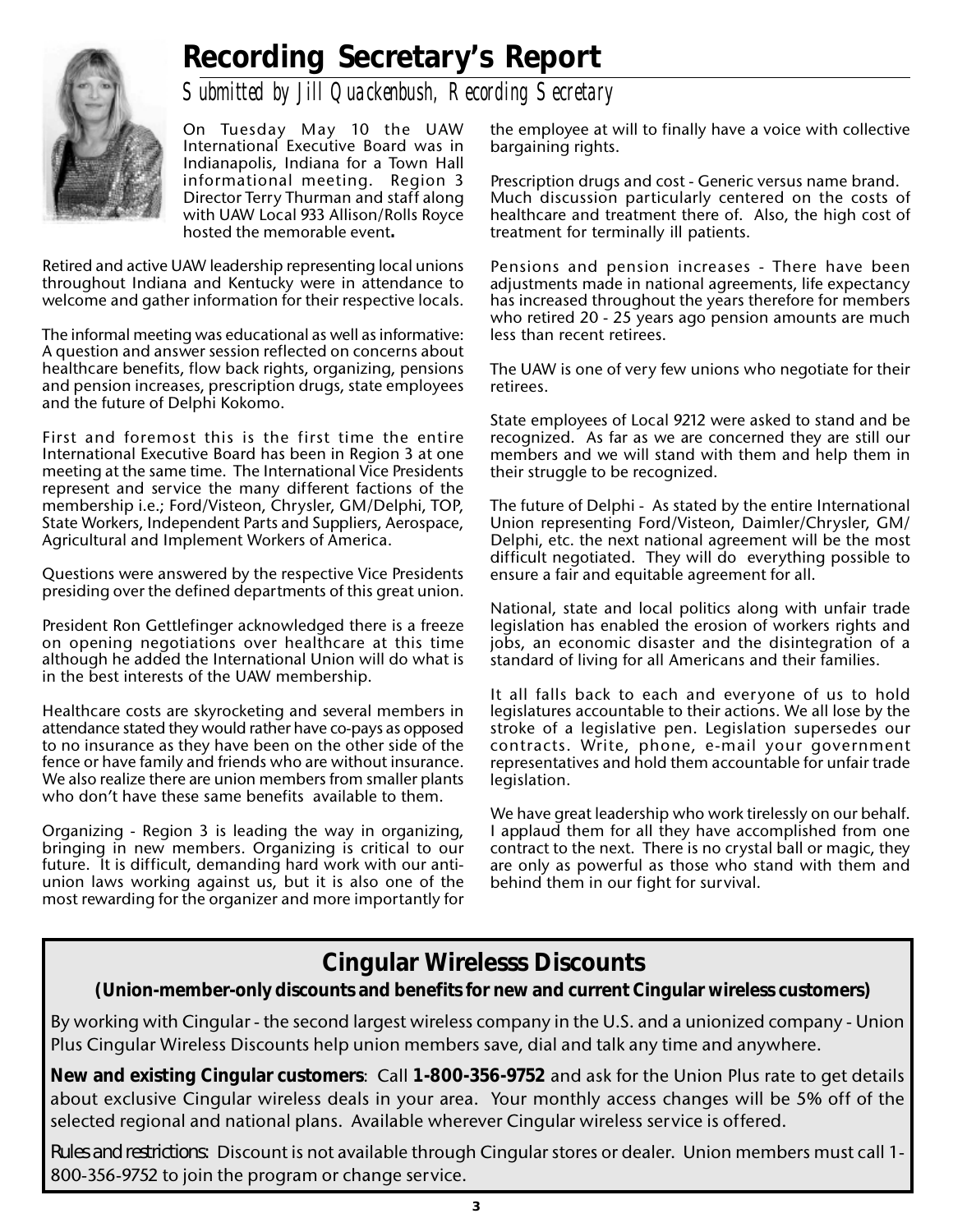# **Important Notice from the Election Committee**

**Please remember to bring your Union Card, Badge or Drivers License with you to the polls for voting.**

**Make sure name and address changes are updated at the Union Hall with Alberta or Beckie.**

**Challenge Ballots will be required --**

- **1. If your name does not appear on the membership list**
- **2. If you are not a member in good standing**
- **3. If you fail to provide proper identification**
- **4. If you refuse to provide your SS# to the poll workers (for verification purposes)**

**Thank you and remember to VOTE!**

## **HOOVER HEARING SERVICES**

**1201 W. Alto Rd., Kokomo, IN 46902 (Use the front entrance)**

**Monday & Wednesday - 8:30 a.m. to 4:30 p.m.**

**Video Ostoscope of your ears -(See the inside of your ears on a colored TV monitor to look for ear wax or other foreign objects) -- Value \$15.00.**

**Wax removal of both ears - (if needed) -- Value \$40.00.**

**As an extra bonus, we will fit your parents, relatives, and/or close friends with a new miniscopic top-of-theline digital hearing aid at the UAW discount price during June. A savings of \$300 to \$900 per aid!**

**To avoid waiting, please call us at (765) 453-5741 or (800) 944-8485 to schedule your appointment.**

*To hear is to live* **"Not being able to see isolates you from objects. Not being able to hear isolates you from people."** *Our Goal is to help you hear better!*

**Open to the Public**

**Dept. 871 Get Together** June 20 @ Lincoln Square - 1 p.m. **2005 Regional PEL**

**Dept. 8436 Get Together** June 15 then July 20 @ Golden Corral - 12 noon

**Retirees of Dept. 873** June 14 then July 12 @ Cracker Barrel - 12 noon

**Former Dept. 960 Plastic Workers Get Together** June 25 @ Golden Corral - 4 p.m.

**FAB III Get Together! Retirees & Active Employees** June 1 then July 6 @ Golden Corral - 11:00 a.m. Call Mary Welcher - 963-5298

**Retirees and Active Employees of Dept. 870** June 29 @ Lincoln Square - 12 Noon

# **Schedule -- Region 3 MONTH WEEK OF**  $Juno$   $6/12$   $6/17$

| 1411    | VI IJ VI II           |
|---------|-----------------------|
| July    | $7/25 - 7/29$         |
| August  | $8/22 - 8/26$         |
|         | September 9/19 - 9/23 |
| October | $10/17 - 10/21$       |
| October | $10/31 - 11/4$        |
|         | December 12/5 - 12/9  |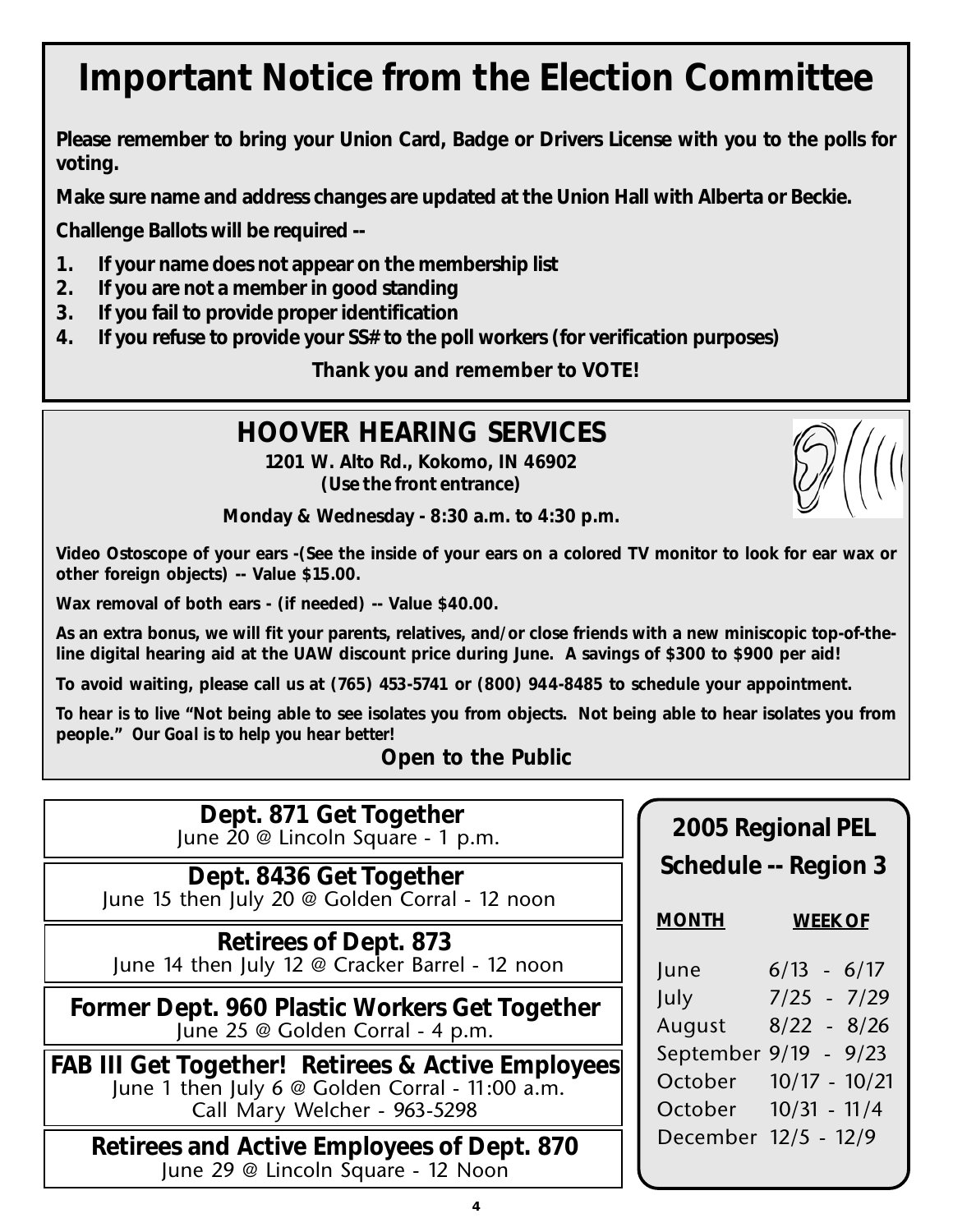

## **Indiana - 9 House Members House Votes**

| Name             |  |  |                  |  |           | 1 2 3 4 5 6 7 8 9 10 11 12 13 14 |                      |        |             |                | Wat     |
|------------------|--|--|------------------|--|-----------|----------------------------------|----------------------|--------|-------------|----------------|---------|
| Burton, $(R)$    |  |  |                  |  |           |                                  |                      |        |             |                | $0\%$   |
| Buyer, (R)       |  |  |                  |  |           |                                  |                      |        |             |                | $0\%$   |
| Carson, $J. (D)$ |  |  |                  |  |           | + + + + + + + + X X + +          |                      |        | $+$         | X.             | 80%     |
| Chocola, $(R)$   |  |  |                  |  |           |                                  |                      |        |             | $\bullet$      | $0\%$   |
| Hill, $(D)$      |  |  | + + + + + + + +  |  |           | $+$                              | $\ddot{\phantom{1}}$ | $\div$ | $\ddotmark$ | $\ddot{+}$     | 93%     |
| Hostettler, (R)  |  |  | . . <b>. .</b> . |  |           | $\sim$ $\sim$ $\sim$ $\sim$      |                      |        |             | $\bullet$      | $13 \%$ |
| Pence, $(R)$     |  |  |                  |  |           |                                  |                      |        |             | $\blacksquare$ | $0\%$   |
| Souder, $(R)$    |  |  |                  |  |           | $+$                              |                      |        |             | $\bullet$      | 6%      |
| Visclosky, (D)   |  |  |                  |  | $+ + + +$ |                                  | $\ddot{}$            |        | $+$         | $\sim$         | 93%     |

|     | <b>UI Benefits</b>              |
|-----|---------------------------------|
| 2   | <b>OSHA Enforcement</b>         |
| 3   | <b>Worker Training</b>          |
| 4   | <u>Overtime Pay</u>             |
| 5   | <b>Card Check Recognition</b>   |
| 6   | <u>Corporate Tax Bill</u>       |
| 7   | <b>Thai Pickup Trucks</b>       |
| 8   | <u>GOP Budget</u>               |
| 9   | Domestic Funding                |
| 10  | Unfair Budget Rules             |
| 11  | <b>Association Health Plans</b> |
| 12  | <b>Medical Malpractice</b>      |
| 13  | Hate Crimes                     |
| 14  | <u>Energy Bill</u>              |
| Wat | <b>Support Percentage</b>       |

## **Indiana - 2 Senate Members**

| <b>Name</b>          |  |  |  |  |  | 1 2 3 4 5 6 7 8 9 10 Wgt  |
|----------------------|--|--|--|--|--|---------------------------|
| Bayh, Evan (D)       |  |  |  |  |  | + + + + + + + + + + 100 % |
| Lugar, Richard $(R)$ |  |  |  |  |  | $- - - - - - - + - 9\%$   |

**\*\*Those Representatives and Senators who supported or provided other assistance in connection with a UAW organizing drive are given an extra 10% bonus in their UAW Support Percentage.**

\* Issues #4 (House Votes - Overtime Pay) and #2 (Senate Votes - Overtime pay) is highlighted because it was a priority UAW issues. Because of its importance,this vote is given double weight in this Voting Record.

## **Senate Votes**

|     | <b>UI Benefits</b>             |
|-----|--------------------------------|
| 2   | <b>Overtime Pay</b>            |
| 3   | <b>Card Check Recognition</b>  |
| 4   | Tax Breaks for Offshoring Jobs |
| 5   | <b>Buy American</b>            |
| 6   | <b>Thai Pickup Trucks</b>      |
| 7   | <b>GOP Budget Plan</b>         |
| 8   | <b>Election Reform</b>         |
| 9   | <b>Hate Crimes</b>             |
| 10  | <b>Judicial Nomination</b>     |
| Wat | <b>Support Percentage</b>      |

**LEGEND --- + for UAWposition; - against UAW position; X absent or not voting; I not then a member**



## **Trustees Report --** *Submitted by Jim Shelton, Trustee*

We are happy to report that the Kokomo Academy of Martial Arts is now utilizing our gymnasium several days a week. They are working around our schedule of events (elections, meetings, etc.) to allow for shared usage, while providing our union hall with some additional

income. If you have a family member or friend who may be interested in taking a Karate or Kung Fu class, please have them contact either 765-883-7798 or 765-419-7798 (after 8:00 P.M.) for more information.

Last month we asked if anyone had some experience as a librarian, and if they would be willing to assist with settingup the new library/study adjacent to the Shop Chairman's office. Thus far no one has come forward to volunteer. This lifetime compilation of books and music was donated by Dr. Bruce Kingery, who is a past President of our local, and an educator who retired from a career at Michigan's Wayne State University. **Any help with this project would be very much appreciated.** We want to be sure to properly care for this collection, while providing our membership with a valuable resource they can utilize for many, many years.

**Attend your Union Meetings to become a part of the process!**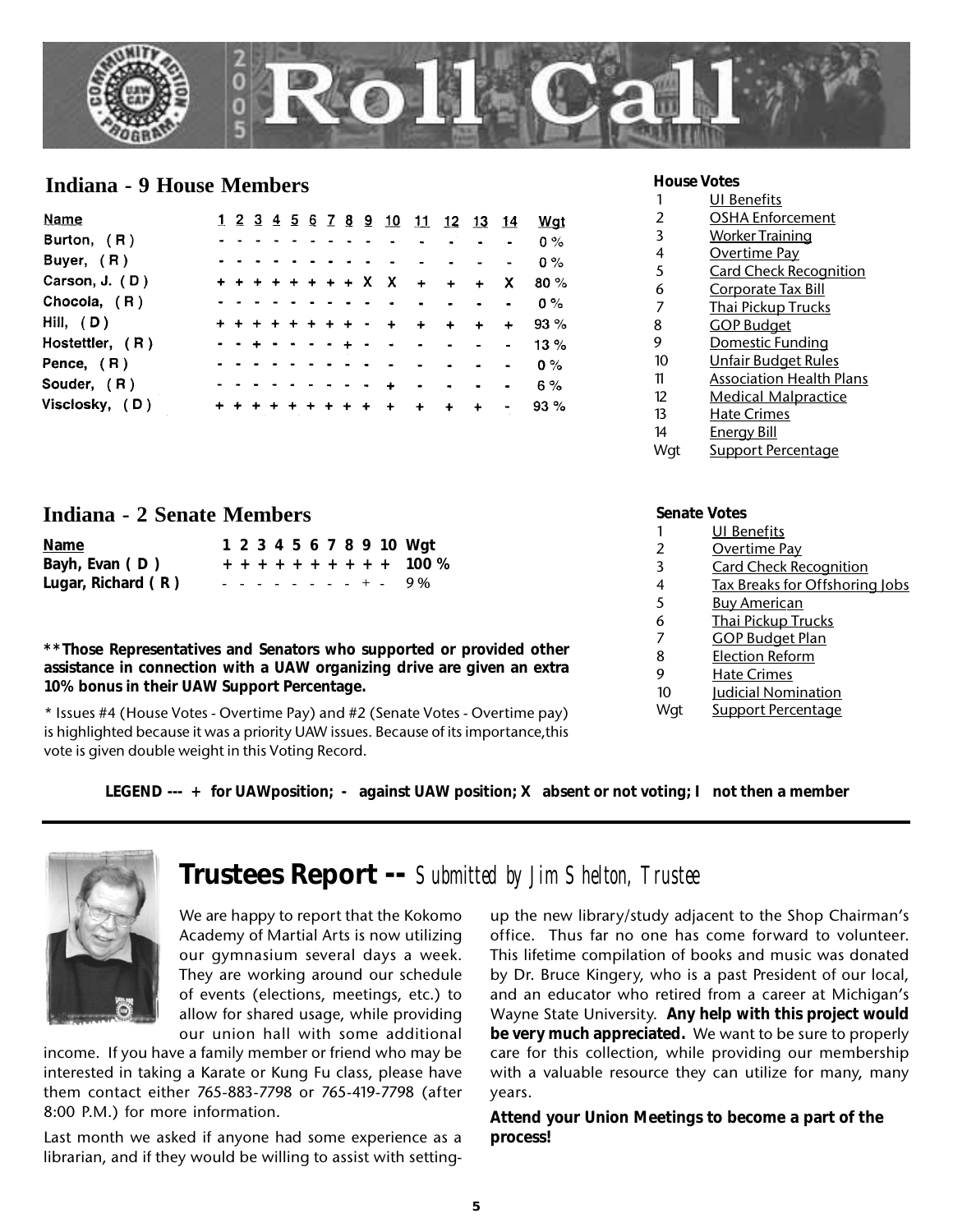| leff Swing |  |
|------------|--|
|            |  |
|            |  |
|            |  |
|            |  |
|            |  |
|            |  |
|            |  |
|            |  |
|            |  |
|            |  |
|            |  |
|            |  |
|            |  |
|            |  |
|            |  |
|            |  |
|            |  |
|            |  |

# **With Sympathy:**

We extend our sympathy to… The following members who have lost loved ones during the month:

Rosetta Casey Jim Brown John H. Brown Delores Jackson Hughie Rich Joe Shrader Shawn Knosf Elijah Hollingsworth Bertha Hollingsworth Jean Whiteman Janet Barnett Bob Hollis Gary Shaw

Steve Kaufman Francis VanCamp Esther Carter Nancy Myers Carolyn Glover Robin Easter Natalie Bontrager Mike Rodgers Mark Owsley Trish Owsley Paula Borsa Sharon Young Sharon Biddle



Pat Collins Caroline Greer Eula Rash Roma Bartrum Glenn Rodgers Dick Bryan Larry Lanning Wanda Miller Debbie Luckey Arlena Spangler Nick Comerford Frank Shanabarger

## **Women's Committee Thank You Georgia Zeigler - Women's Committee Chairperson**

*Thank you to all who participated in making this year's Mother's Day Banquet a success.*

*A special thank you to Darlene Rice, owner of "A Lady's Place" for the wonderful style show and to the models and ushers who participated.*

*Thanks also to Dick Trott for the delicious meal.*

# **In Memoriam: Chaplain's Report**



## *Thelma Corbit, Chaplain*

Father's day will be celebrated soon. Help make this day the greatest Father's day ever. Have a cookout, take him fishing, play golf or just sit around listening to

his stories of growing up. Spend the day with him and make him feel special.

Here are some poems that I thought that you might enjoy reading.

## **What Makes A Day?**

**God took the strength of a mountain, The majesty of a tree, The warmth of a summer sun, The calm of a quiet sea, The generous soul of nature, The comforting arm of night, The wisdom of the ages, The power of the eagles flight, The joy of a morning in spring, The faith of a mustard seed, The patience of eternity, The depth of a family need, Then God combined these qualities, And then there was nothing more to add, He knew His masterpiece was complete, And so, He called it --- Dad.** *Author unknown*

## **My Dad**

**I love someone dearly, He's kind as can be; He makes me so happy; He's my Dad, you see He takes me fishing; We play ball and swim; He knows about everything, I'm so proud of**

**him.**

**And as I get bigger, I just want to grow To be like my daddy, Cause I love him so.** *Written by Hazel Fletcher Young*

*Happy Father's Day*

*Thank You!*

## ■ Special Thank Yous . . .

Thank you for all the prayers and cards at my mothers passing.

Francis Van Camp (The Mary Ann VanCamp Family)

 **Bibles . . .** Jean Whiteman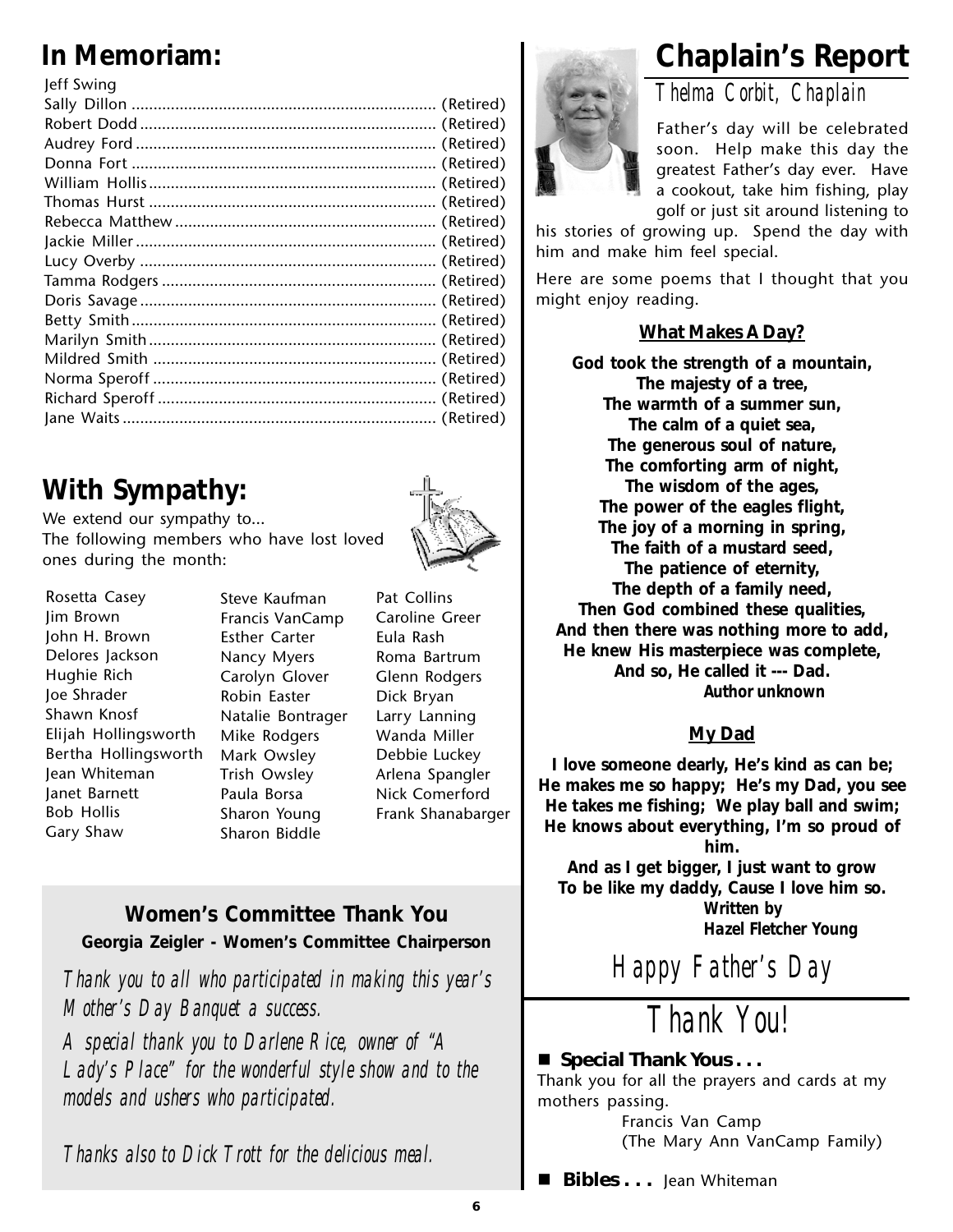

## **Retiree's Corner**

*Sue Conner, Chairperson*

Thanks to all who took time out of their very busy schedules to come out and vote for the retiree chairperson position on May 9, 2005.

Each vote was appreciated by all candidates. A very special thank you to all of you who chose to support me a second time. I will certainly try to work up to your expectations and do the best for the retirees and all seniors who need my help. We have a great board working for all.

Newly elected officers are: Sue Conner, Chairperson; Kenny Fisher, 1st Vice Chairperson; Martha Lantz, 2nd Vice Chairperson; Rosemary Amos, Secretary; Goldie Snavely, Treasurer and Bob Stephenson, Sgt. at Arms.

Thank You, Thank you, Thank you to Nick Loffredo who served tirelessly the last three years as 1st Vice Chairperson and Connie Lindley who served as our Sgt. at Arms. Nick is planning to move back to Ohio and Connie has some health problems. Both will continue to support us as we go down the road. They are really loyal, true union members that our younger generation can look up to. They know what Solidarity really means.

## **From the Hart of the Retirees --** *Submitted by Mickey Hart, Retiree*

## **Poll: Most people not ready to forfeit Social Security Benefits**

WASHINGTON (AP) -- An AP-Ipsos poll found 56 percent of respondents are not willing to give up some promised benefits, while 40 percent say they are. Majorities of Democrats, Republicans and independents are opposed to the proposal.

A week ago, President Bush proposed asking future middle and higher income retirees to accept smaller benefit checks than they're currently slated to receive as part of a package to keep the system solvent. His proposal would call for benefits for low income workers to "grow faster than for people who are better off."

Bush says that younger workers in particular could offset the loss with proceeds from the private investment accounts he wants to establish. Bush has said the current program will not change for workers age 55 and older.

The president has been campaigning for more than two months to convince people that Social Security is in financial trouble and that his plan is the way to save.

The poll found he's getting a mixed result. Seventy percent believe his prediction about Social Security, but a solid majority - 60 percent - say they do not like the way he is handling the issue.

# *Delphi D Retirees Picnic -- @ Johanning Civic Center*

Thurs., July 21, 2005 - 10:30 a.m. - 2:30 p.m. (lunch served at 11:30 a.m.) Tickets are \$8.00 per person - purchase at any Alumni Club meeting or use form below.

Please send me \_\_\_\_\_\_\_ tickets for the Delphi/D Retiree Picnic to be held on 7/21/2005 at the Johanning Civic Center. I am enclosing \$8.00 per ticket and a self-addressed stamped envelope. (Make checks payable and mail to Delco Alumni Club, P.O. 5045, Kokomo, IN 46904). Admission with ticket only. No tickets available at door. **Deadline to purchase tickets - July 8, 2005.**

| NAME        |              |            |
|-------------|--------------|------------|
| ADDRESS     |              |            |
| <b>CITY</b> | <b>STATE</b> | <b>ZIP</b> |

# *Delphi-D Alumni Club Programs - 2005*

June 16 - Johanning Civic Center - Drs. Murphy & Fantuzzo - Dentistry for the Ages

**KOKOMO COUNTRY CLUB MEETINGS ARE BREAKFASTS AND REQUIRE A TICKET \***

**CALL HUGUETTE LOVE @ 457-0718 -- ALL MEETINGS BEGIN AT 9:00 A.M.**